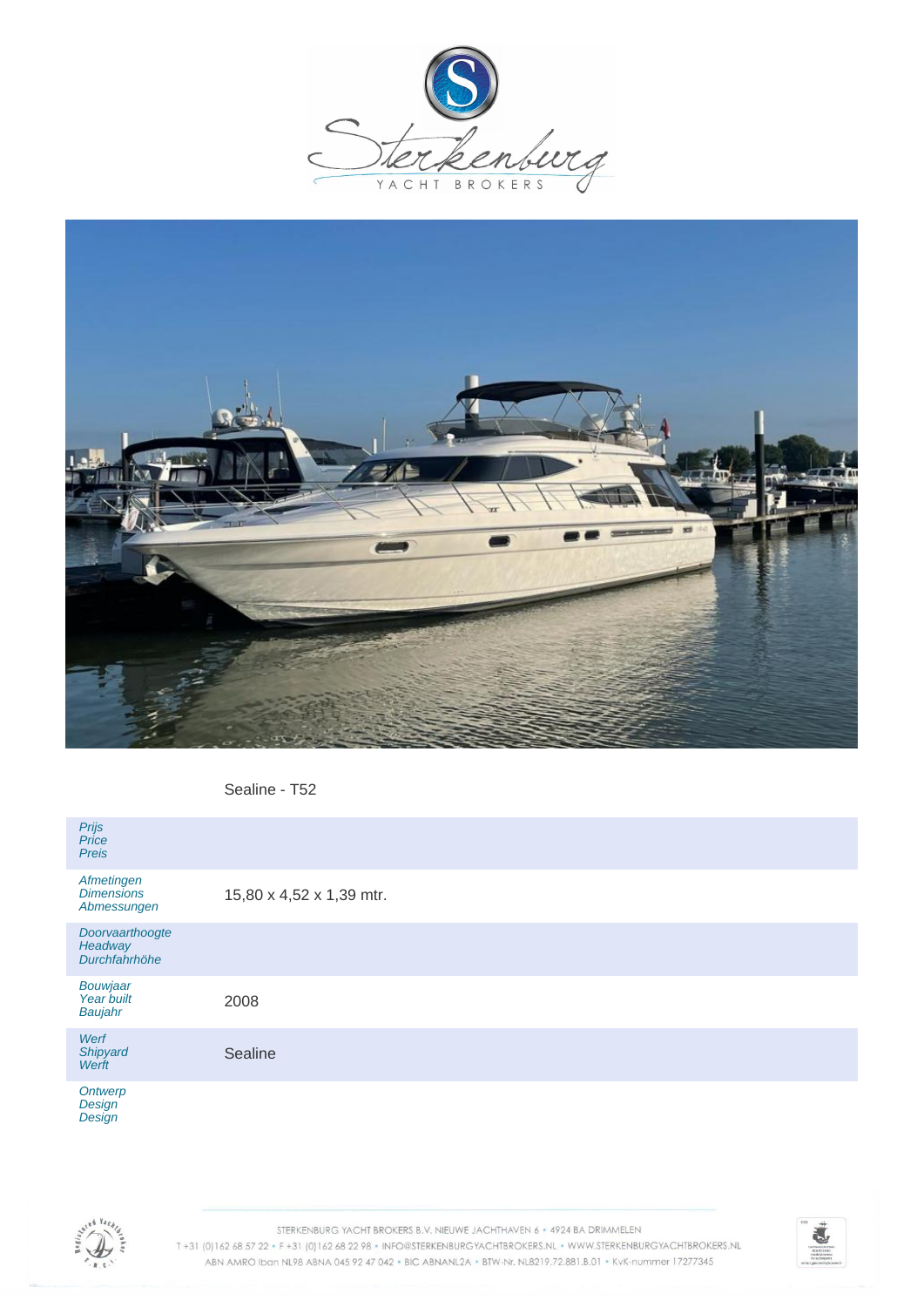

| Ligplaats<br>Location<br>Liegeplatz                                    | <b>Drimmelen</b>                 | <b>Douches</b><br><b>Shower</b><br><b>Duschen</b>                               | $\overline{2}$       |
|------------------------------------------------------------------------|----------------------------------|---------------------------------------------------------------------------------|----------------------|
| CE-status<br>CE-category<br>CE-category                                | B                                | Verwarming<br><b>Heating</b><br>Heizung                                         | Eberspächer          |
| <b>Materiaal romp</b><br><b>Hull material</b><br><b>Rumpf material</b> | Polyester                        | Airco<br>Airco<br>Klimaanlage                                                   | Ja (2021)            |
| Materiaal opbouw<br>Superstructure material<br>Afbauten material       | Polyester                        | <b>Fornuis</b><br><b>Stove</b><br><b>Herd</b>                                   | Ja                   |
| Materiaal dek<br><b>Deck material</b><br>Dek material                  | Teak (in kuip en op zwemplateau) | <b>Koelkast</b><br>Refrigerator<br>Kühlschrank                                  | Ja                   |
| Rompvorm<br>Hull shape<br><b>Rumpfform</b>                             | Diepe-V                          | <b>Diepvries</b><br>Freezer<br><b>Tiefkühlschrank</b>                           | Ja                   |
| Waterverplaatsing<br><b>Displacement</b><br>Verdrängung                | Ca. 20 ton                       | Afwasmachine<br><b>Dishwasher</b><br>Spülmachine                                | Ja                   |
| <b>Motorisering</b><br>Engine(s)<br>Motor(en)                          | 2 x Cummins à 671 pk             | <b>Wasmachine/Droger</b><br>Washing-machine<br>Waschmachine                     | Ja                   |
| <b>Draaiuren</b><br><b>Engine hours</b><br><b>Betriebstunden</b>       | Ca. 1400                         | <b>Televisie</b><br><b>Television</b><br>Fernsehgerät                           | Ja                   |
| <b>Snelheid</b><br>Speed<br>Geschwindigkeit                            |                                  | <b>Stereo</b><br><b>Stereo</b><br>Stereoanlage                                  | Ja                   |
| <b>Boegschroef</b><br><b>Bow thruster</b><br><b>Bugschraube</b>        | Max Power (2021)                 | Elektrische installatie<br><b>Electrical installation</b><br>Elekr.installation | 12/24/230 volt       |
| <b>Hekschroef</b><br><b>Stern thruster</b><br>Heckschraube             | Max Power                        | Accu's<br><b>Batteries</b><br><b>Batterien</b>                                  | Ja (2022)            |
| Ankerlier<br><b>Anchor winch</b><br>Ankerspil                          | Elektrisch                       | Generator<br>Generator<br>Stromaggregat                                         | Kohler (15-40W)      |
| Stabilisatoren<br><b>Stabilizers</b><br><b>Stabilisatoren</b>          | Trimtabs                         | Acculader<br><b>Battery charger</b><br>Batterie ladegerät                       | Mastervolt (24/60-3) |
| <i><b>Interieur</b></i><br><b>Interior</b><br><i><b>Interieur</b></i>  | Kersen                           | <b>Omvormer</b><br>Converter<br><b>Stromumwandler</b>                           | Mastervolt (24/1500) |
| <b>Aantal hutten</b><br>Cabins<br><b>Kabinen</b>                       | 3                                | <b>Brandstoftank</b><br><b>Fuel tank</b><br><b>Treibstoftanks</b>               | Ca. 2.450 ltr.       |
| Aantal slaapplaatsen<br><b>Berths</b><br><b>Betten</b>                 | $\,$ 6 $\,$                      | <b>Watertank</b><br><b>Fresh water tank</b><br><b>Frischwassertanks</b>         | Ca. 760 ltr.         |
| <b>Toiletten</b><br><b>Toilet</b><br>Wc                                | $\overline{2}$                   | <b>Vuilwatertank</b><br><b>Holding tank</b><br>Fäkalientank                     | Ca. 270 ltr.         |



STERKENBURG YACHT BROKERS B.V. NIEUWE JACHTHAVEN 6 · 4924 BA DRIMMELEN

T+31 (0)162 68 57 22 · F+31 (0)162 68 22 98 · INFO@STERKENBURGYACHTBROKERS.NL · WWW.STERKENBURGYACHTBROKERS.NL ABN AMRO Iban NL98 ABNA 045 92 47 042 . BIC ABNANL2A . BTW-Nr. NL8219.72.881.B.01 . KvK-nummer 17277345